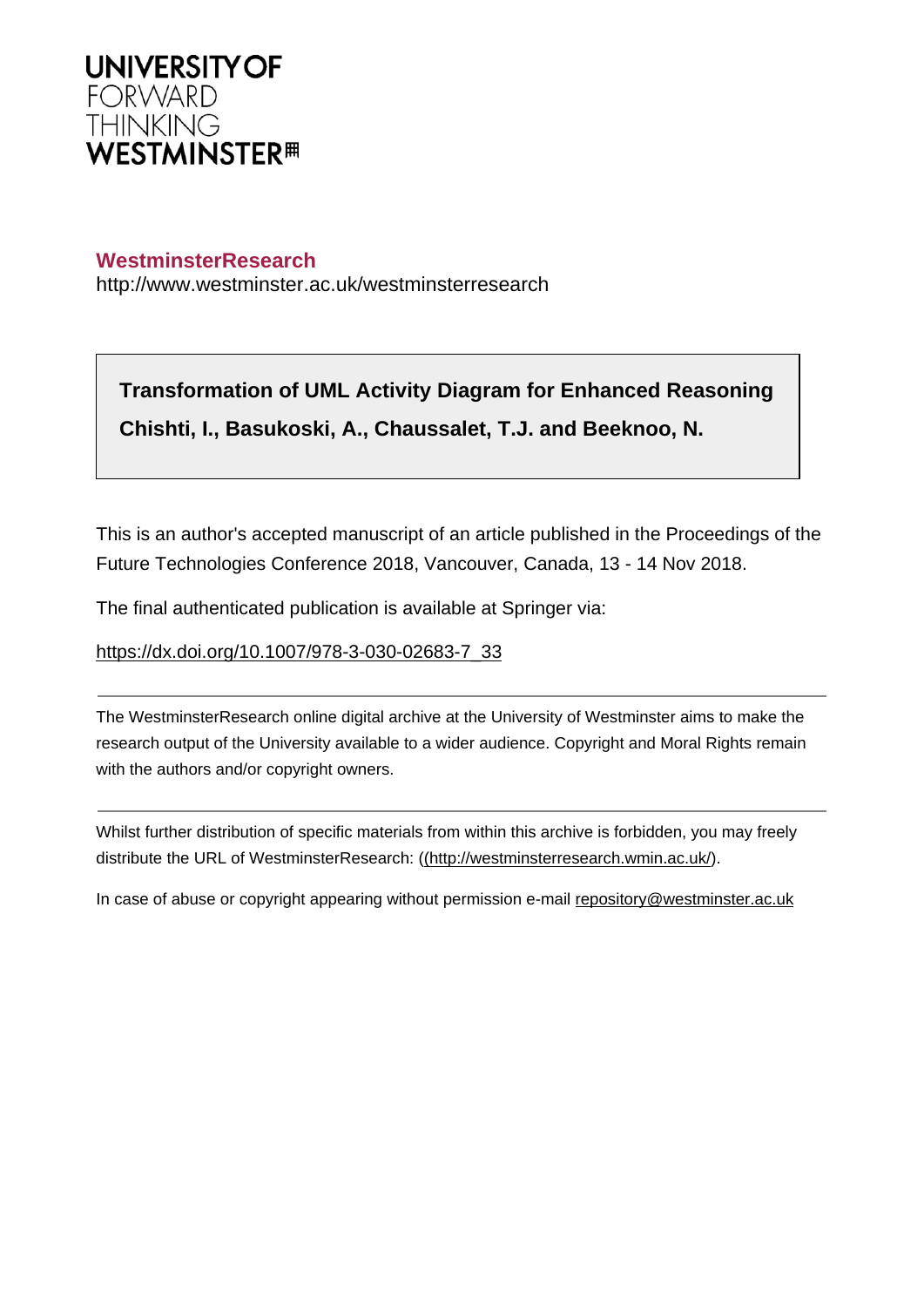# **Transformation of UML Activity Diagram for Enhanced Reasoning**

Irfan Chishti<sup>1</sup>, Artie Basukoski<sup>2</sup>, Thierry Chaussalet<sup>3</sup> and Neeraj Beeknoo<sup>4</sup>

1,2,3 Department of Computer Science, University of Westminster, UK <sup>4</sup> Kings; College Hospital, NHS Foundation Trust, UK i.chishti@westminster.ac.uk

**Abstract.** IT industry has adopted unified modeling language activity diagram (UML-AD) as a de facto standard. UML AD facilitates modelers to graphically represent and document business processes to show the flow of activities and behavior of a system. However, UML AD has many drawbacks such as lack of formal semantics i.e. ontology used for the constructs based on intuition, that vaguely describes processes and no provision for verifiability. Petri Net (PN) has been around for decades and used to model the workflow systems but PNs and its variants are too complex for business process modelers with no prior experience. A logical foundation is desirable to construct a business process with a precision that facilitates in transforming UML AD into a formal mechanism supported by verifiability capabilities for enhanced reasoning. Therefore, in this paper, we will provide a framework that will provide formal definitions for UML AD core terms and constructs used for modeling, and subsequently transform them to formal representation called point graph(PG). This will provide an insight into UML AD and will improve the overall functionality required from a modeling tool. A case study is conducted at King's College Hospital trust' to improve their patient flows of an accident and emergency (A&E) department.

**Keywords:** Transformation, UML Activity Diagram, Ontology, logical foundation, Point Interval Temporal Logic, Point Graph.

# **1 Introduction**

## **1.1 Motivation**

Enterprises' from all domains including healthcare are increasingly depending upon process orientation. Processes are continuously evolving with the changing needs of the patients that can represent the system' organization and its corresponding flow. Unified modeling language activity diagram (UML-AD) is adopted as a standard for IT industry to model business processes (BPs) and workflows. UML-AD facilitates modelers to graphically represent, specify, construct and document BPs to show the systems' behavior. To represent system, UML-AD is comprised of constructs i.e. diagrammatical elements to illustrates the control flow behavior. The behavior depicts coordination of activities in a model that can be initiated due to changes or occurrences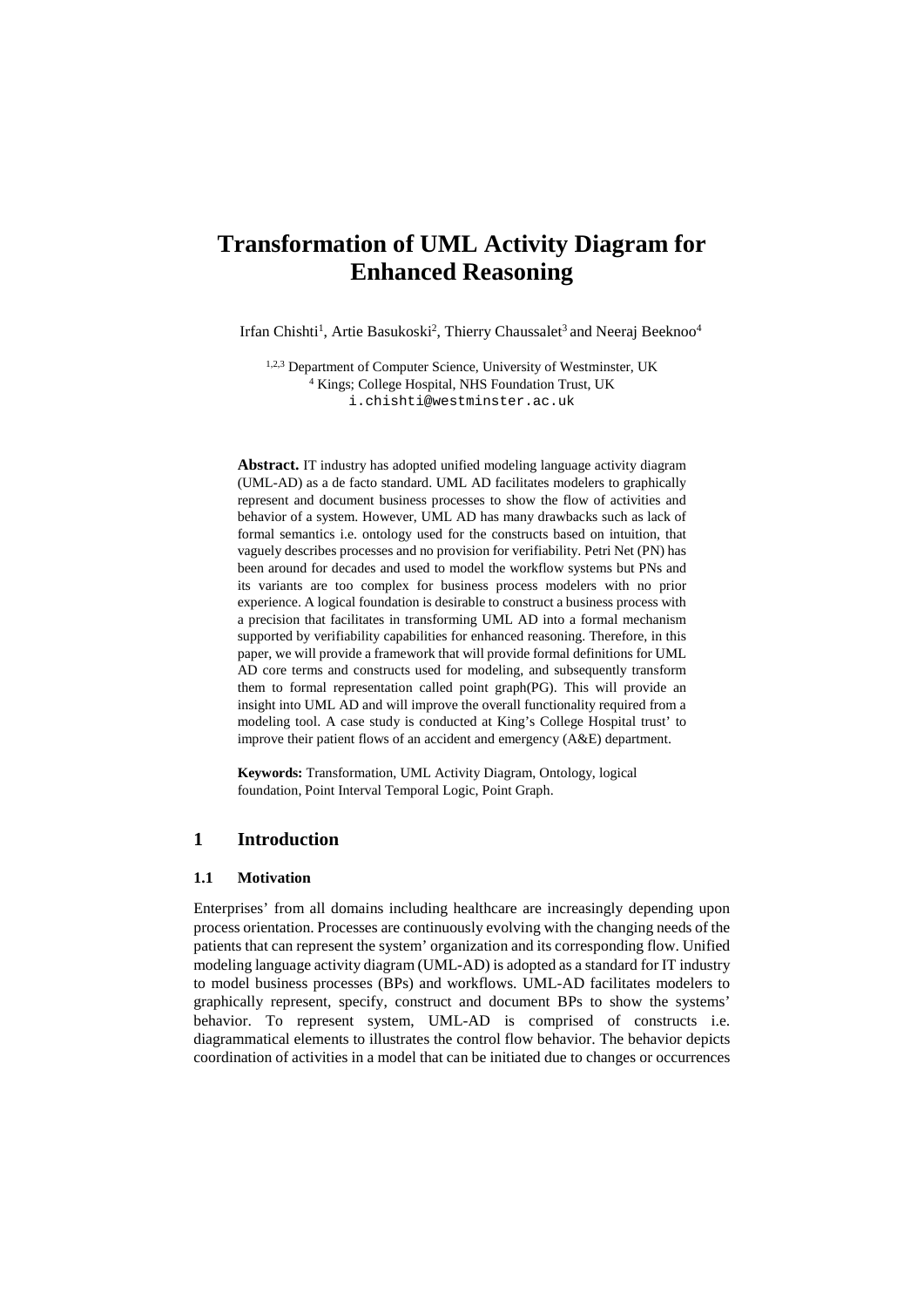internally or externally, for example, an activity may have finished executing or an event occurred external to the flow respectively [1]. In [2], it is claimed, that UML AD is chosen to model BPs because stakeholders can easily understand the graphical representation and can be used as a communication channel between them. Since its been adopted as a standard, its applications in different domain has increased. Healthcare sector specifically has shown interest in using UML (AD) to model patient flows (PFs) i.e. BPs.

On the contrary, UML AD has some limitations in expressing structural and temporal properties. This could be in the shape of the full extent of qualitative information and absence of quantitative information to represent a complete system. UML AD is not an execution language and not being validated [3], [4] especially in a real business environment. Due to this, modeler fails to detect errors that are only possible while monitoring the process execution. UML AD has always been poorly integrated, lacks expressiveness, which is a resultant of inadequate semantics and no provision for verifiability. UML AD is also examined by a series of authors in [5], [6] and [7] for its suitability, expressiveness, and adequacy and capabilities to model the resource perspective of BPs. UML AD is supposedly based on Petri Net semantics [8]. However, Petri Net and its variants are too complex to be used by business modelers.

Patient flows (PFs) contain healthcare and clinical knowledge that is used to ensure and improve quality of healthcare process model, and to reduce unnecessary variations in PFs e.g. discharge and admissions etc. to support decision making. National health service (NHS) is facing many system issues that affect their service. One of the system issue is the process longevity and other includes difficulty in meeting competing demands of under performed departments e.g. A&E etc. Unfortunately, UML AD doesn't fully comprehend the patient flow to provide qualitative and quantitative information to healthcare professionals.

#### **1.2 Approach and Contribution**

This paper provides a state-of-the-art framework by providing formal semantics to the core terms used in UML AD. That would improve description, correct construction and enhanced reasoning of the dynamics of large and complex systems. This would also facilitate a transformation of UML AD to a formal representation called point graph (PG) based on point interval logic (PIL) presented in [9]. PG can assist in providing qualitative and quantitative information. The following attributes of our approach explain better for the transformation:

- i) Identify the UML AD core terms,
- ii) Provide formal semantics by defining them.
- iii) Transform UML AD constructs to PG. The algorithm provided by PG such as Branch (Join) folding, unification, and PIL inference mechanism can be beneficial for precise modeling.
- iv) Construct a PG that is precise, simple and provides enhanced reasoning.

The transformation framework presented here would facilitate in describing, constructing of correct process models to satisfy the structural and temporal properties i.e. verification and validation. There has been no effort been made to transform UML AD to PG which makes this work unique and contribution to the knowledge in the field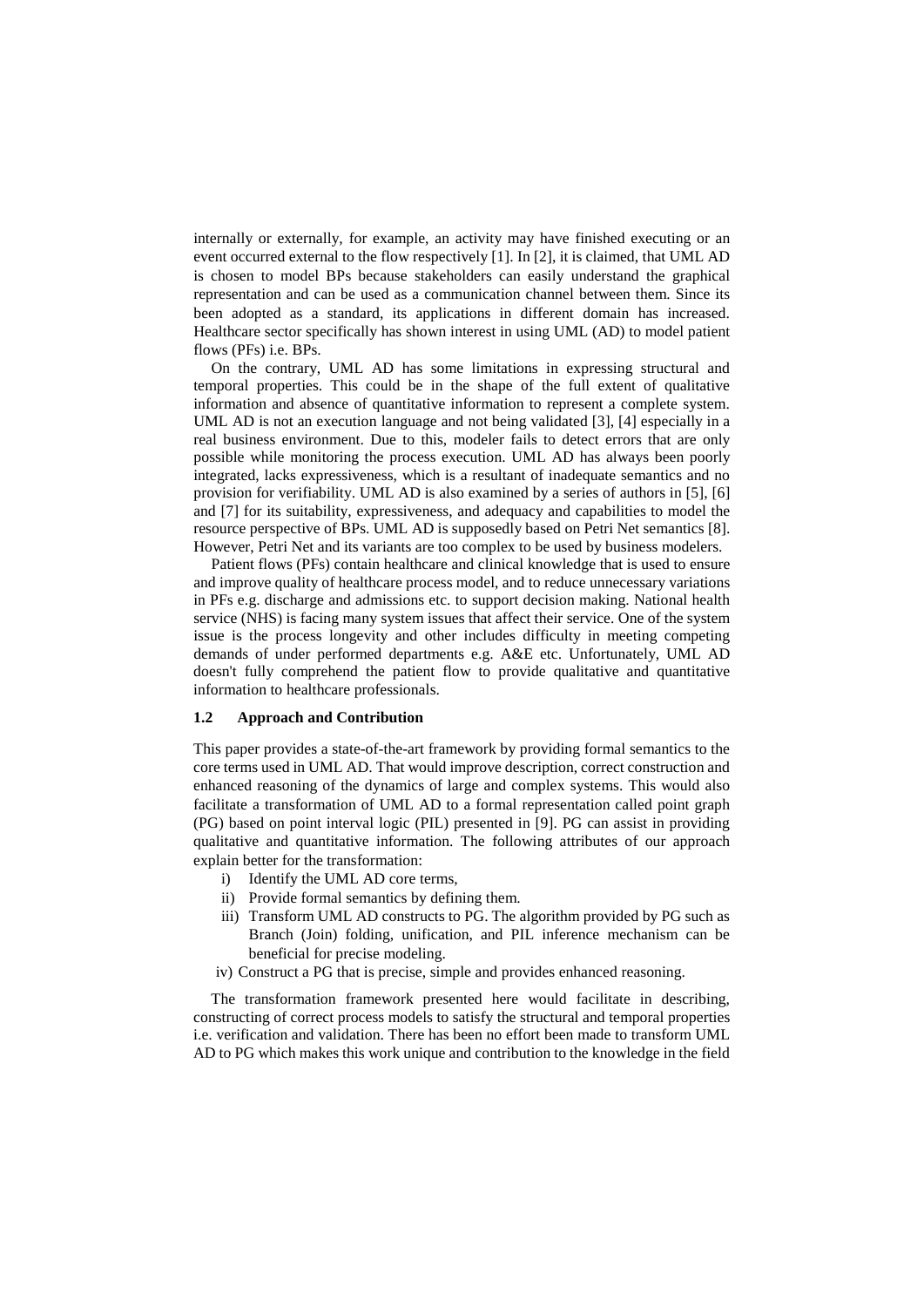of modeling business processes (BPs) and patient flows (PFs). PG can be used for modeling processes using nodes and edges to represent activities and their corresponding flow. These are fundamentally like those of UML ADs. Thus, PG seems a natural technique for modeling BPs and PFs.

The organization of rest of the paper includes a background study of the existing research in the field to identify the importance of a logical foundation and transformation of UML activity diagram. In section 3, UML-AD is being reviewed that will be followed by the introduction of the framework in Section 4. This will lay down a logical foundation for the terms used in UML AD and subsequently a transformation of them carried out in Section 5. Section 6 provides an application of the framework introduced in this paper by considering an illustrative example of a patient flow from the Kings College hospital. Section 7 is used to conclude the discussion and provide a brief on the future work.

# **2 Background**

There are many reviews available in the literature to describe and categorize business process modeling methods and techniques based on the process representation [10] (see Fig. 1).



**Fig. 1.** Categorization of modeling techniques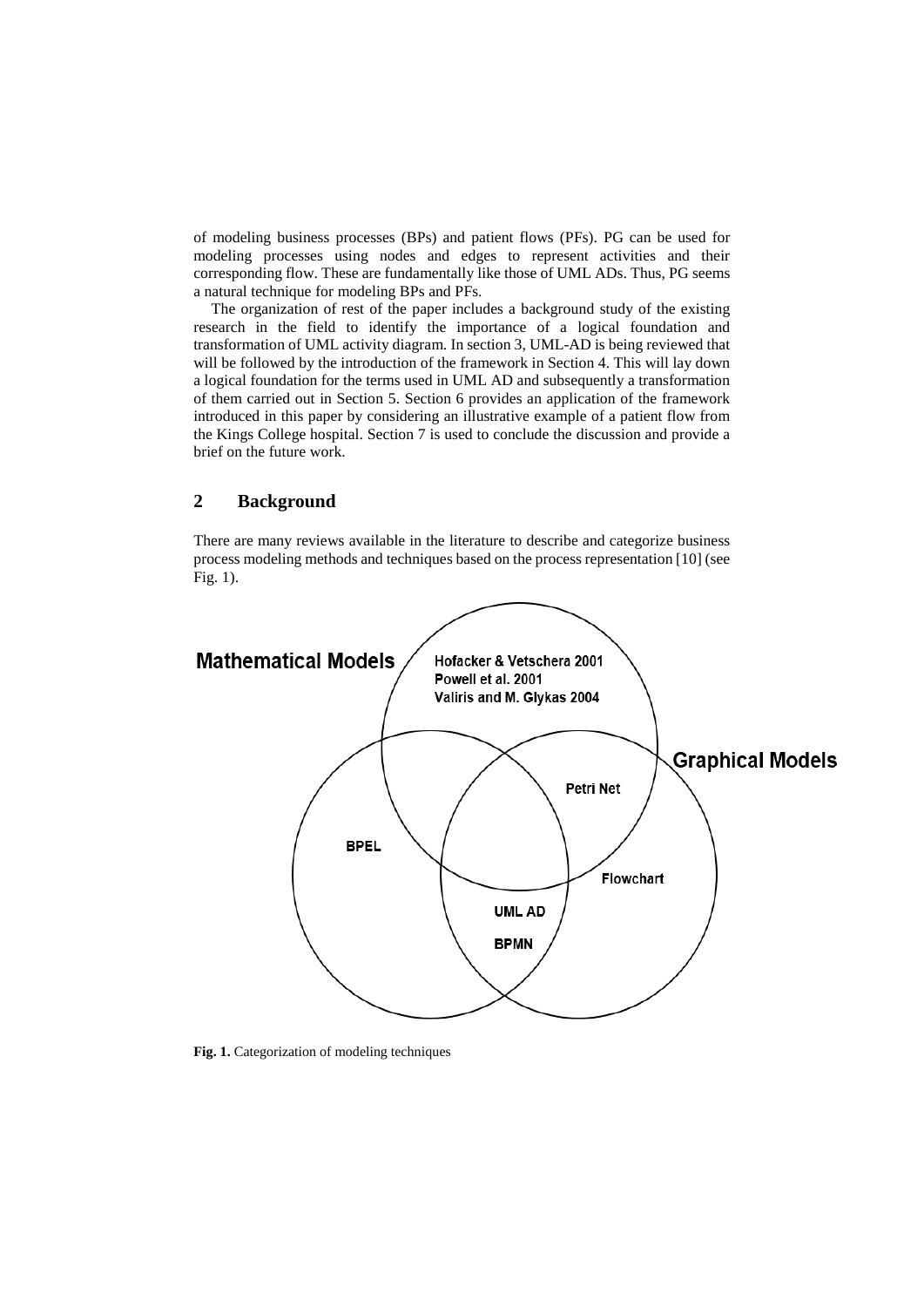Graphical techniques to model processes such as flowchart, UML-AD, and Business Process Modeling Notation (BPMN) are considered informal [11]. The reason is that they do not provide support for consistency for complex processes due to no formal underpinning [12]. However, new methods and tools may be developed for analysis using formal underpinning [13]. It may also construct models that are improved and consistent [14]. These techniques rely on analyst skills to perform any analysis [15]. However, formal underpinning to process modeling methodologies can overcome such problems [16]. Using mathematical models to represent real-life processes that may be complex and not possible to show decision points and parallel or hierarchical flow [17], [18] and [19]. On the contrary, a formal system may provide verification and validation of the business models that may satisfy all the temporal aspects [20].

In the literature, there are transformations of UML-AD to different formal techniques including variants of Petri Net (PN) in [21], [22] and [23]. UML-AD has no semantical support to represent the action(s) with upper and lower time bounds [24]. Whereas to develop a consistent model, concise semantics play a fundamental role in constructing a precise model that may assist in further analysis [25] including its corresponding temporal flow. Also, it doesn't provide extended qualitative and quantitative information to further analyze the business process model and modeler requires prior technical information to make use of its constructs [26].

Point interval temporal logic (PIL) can provide enhanced reasoning and representation about a business process e.g., precedence constraint that establishes whether a patient flow X precedes the patient flow Y extreme boundary points etc. Ultimately the industry is interested in improving the understanding of enterprises and their processes, facilitating process analysis and design and supporting process management in general and especially it's modeling.

# **3 UML-AD (Overview)**

Unified Modeling Language activity diagram (UML-AD) metamodel provides informal semantics comprised of wide variety of constructs to graphically represent business processes. UML-AD notation based on the abstract syntax is called Activity that represents the systems' behavior. However, an Action serves as a fundamental unit of an activity that can have a set of inputs and outputs and may also change the state of the system. But the standard is burdened with a large set of concepts and corresponding constructs that are unused and also analyst find it cumbersome to construct a consistent model. To address such issue we identify the core artifacts of UML-AD from OMG 2015 to define them formally in the next sub-section.

#### **3.1 Executable Node (Action)**

Abstract syntax defined actions as executable nodes in the corresponding metamodel. UML-AD represents the activities diagrammatically using actions that can be invoked either directly i.e. call behaviour, or indirectly i.e. call operation. To start and complete an action there are input conditions that needs to be met. Additionally, an end of action may trigger proceeding executable nodes.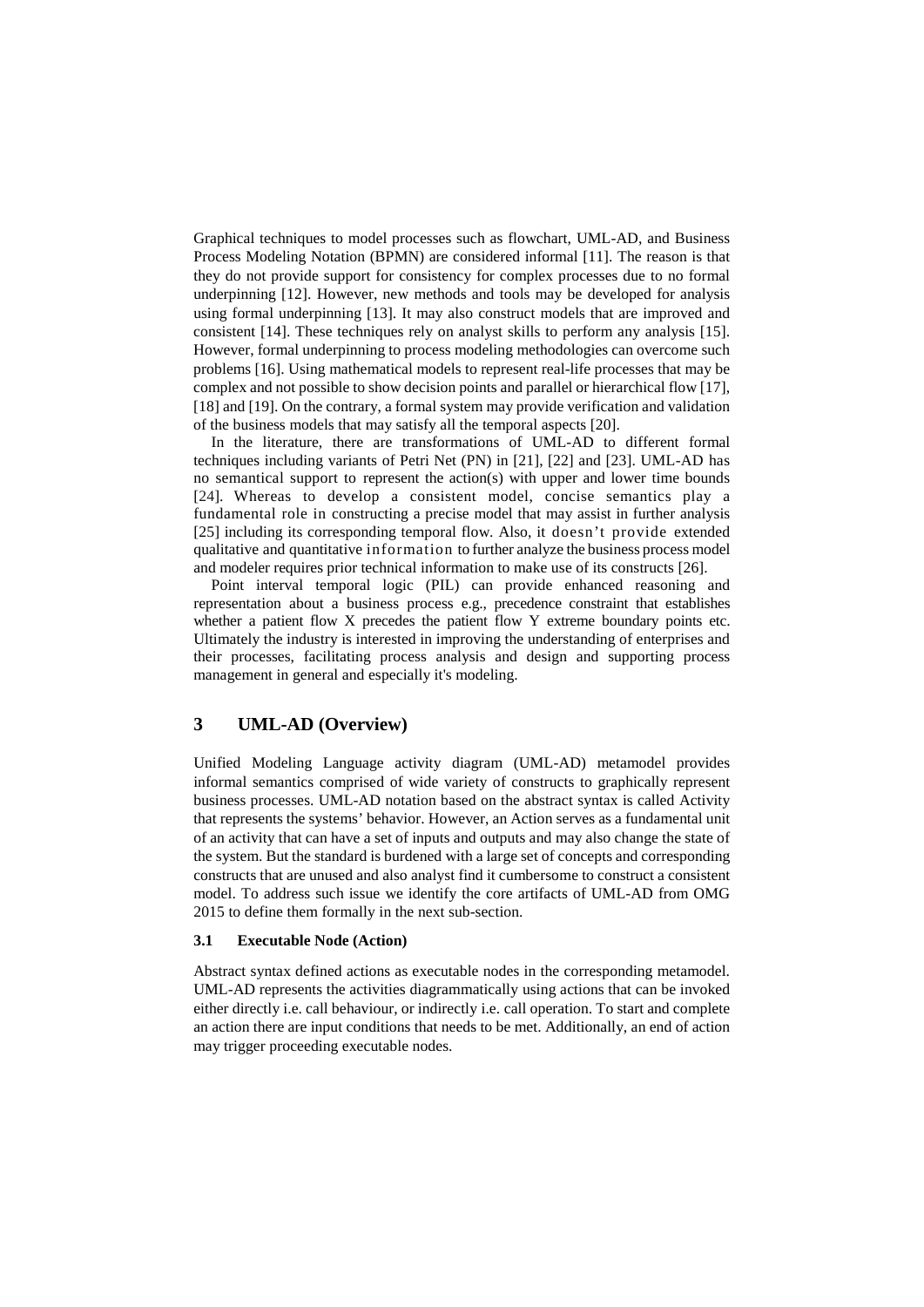#### **3.2 Edge**

Edge is used between actions and activities to show the direction of the flow and may be labeled with guards.

#### **3.3 Control Flow**

Tokens are passed between the different action nodes of an activity and their corresponding flow is controlled by different control nodes. These control nodes are comprised of initial and final nodes, branching nodes i.e. decision and merge, and concurrent nodes i.e. fork and join nodes.

**Initial and Final Node:** To start an activity or an action, an initial node is used. It is possible to have more than one initial node of an activity to represent several flows. However, an activity is completed by accepting all the token on its inflow edges with the use of a final node construct having no outflow. UML-AD also provides a flow final node that terminates a flow. We will only consider initial and final nodes for the transformation purposes.

**Decision and Merge Node:** Branching behaviour of a system is represented by using decision and merge nodes. These nodes are in action when some of the activities have conditional flow. In situations such as where only one outflow is required i.e. xor split, a decision node is utilised where decision is based on the guards with no evaluation mechanism. In situations where flow of the system requires joining of inflows but no synchronisation (no tokens joining), a merge node is utilised to represent one outflow.

**Fork and Join Node:** Concurrent flow of a system is managed in UML-AD using fork and join nodes. Fork node is used to represent the split behaviour, where several outflows bearing replicated tokens are generated from a single inflow. However, to represent the synchronized behaviour of a system a join node is used. Both concurrent flows are represented using a same construct. With the help of both concurrent flow nodes, business processes with several instances are instantiated at the same time to manage the sequence.

We are not considering swimlanes for any transformation as it has no influence on the behavior of the system and (see Fig. 2) for the core artifacts identified above.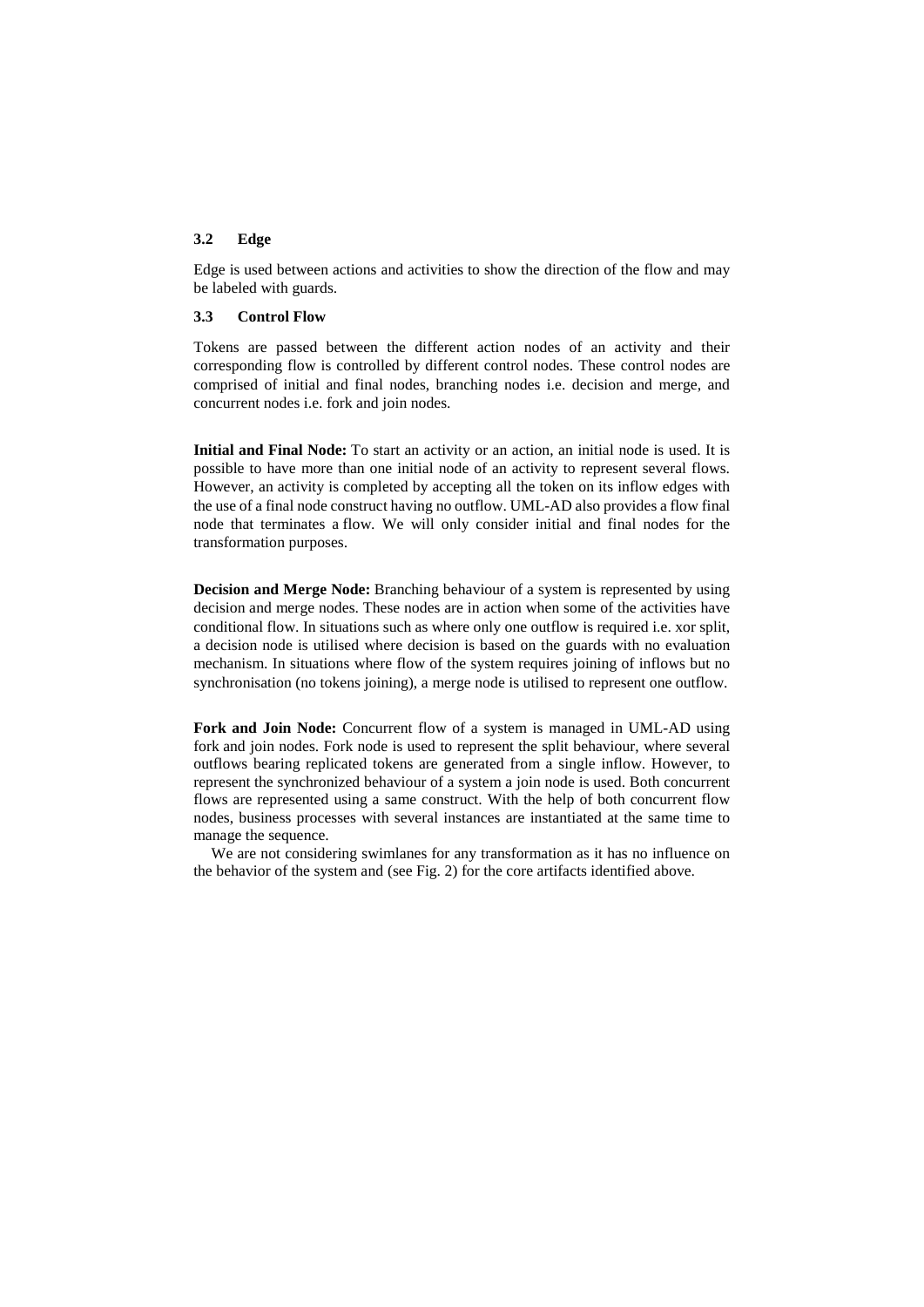

**Fig. 2.** UML AD core artifacts

# **4 Framework**

We have noted core terms used in UML-AD that needs formalization. To define the ontology of the core terms used in UML-AD, we have chosen a class of temporal logic that considers a point, interval and both point and interval as primitives known as point interval logic (PIL) (see Fig. 3). The choice of logic is mainly due to the reason that it facilitates in providing consistency based on explicit axioms supported by a proof theory.

We have adopted an axiomatic system [27] explained in subsections 4.1-4.3 for readers' convenience. Which is comprised of core building blocks like UML AD's core terms serves as an enumeration of the abstract process model. We would formally define them as explicit axioms i.e. consistent semantics, based on PIL.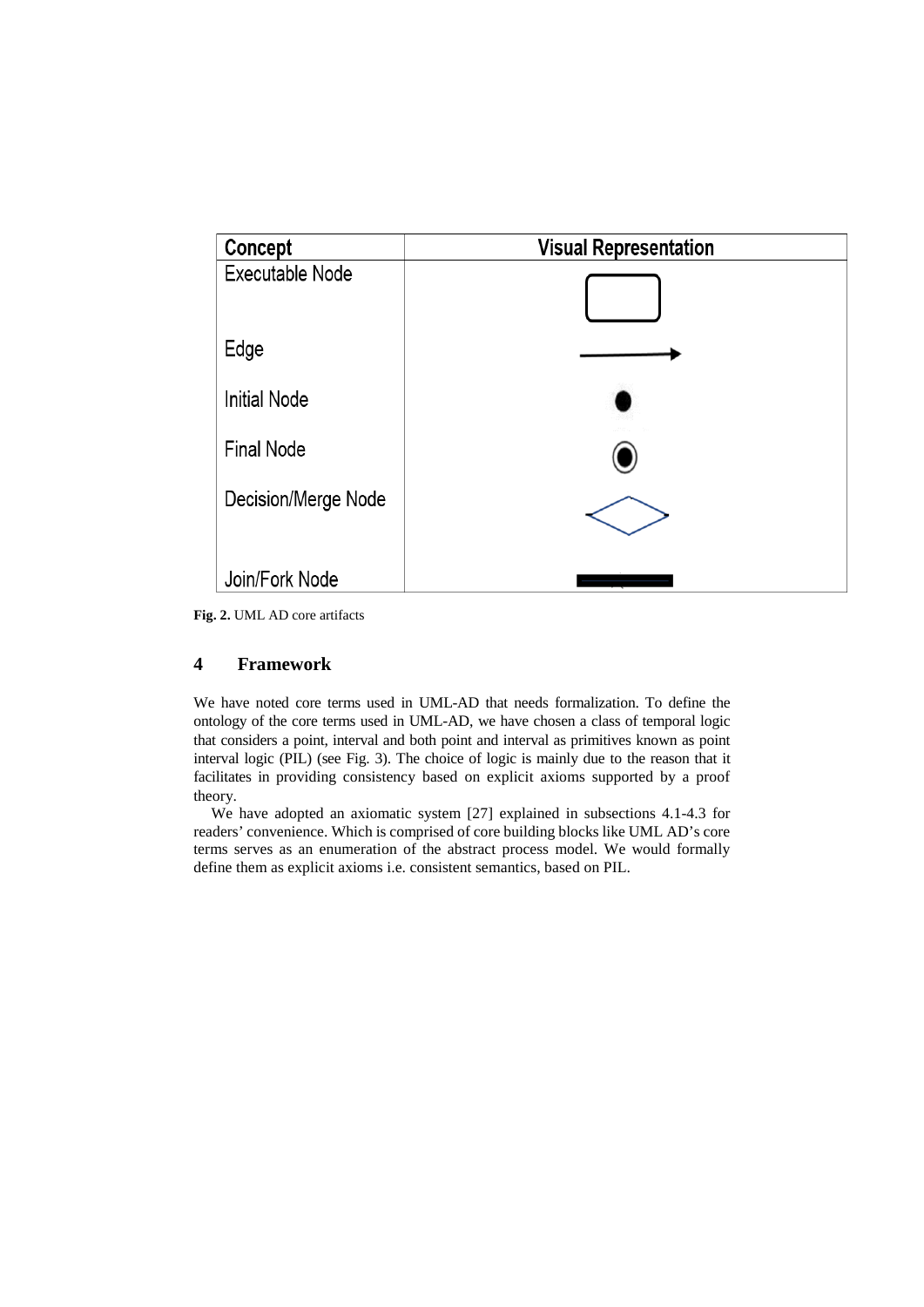|                              | <b>Graphical Representation</b> |                          |                       |                       |  |
|------------------------------|---------------------------------|--------------------------|-----------------------|-----------------------|--|
| <b>Qualitative Relations</b> | Point X to Point Y              | Interval X to Interval Y | Point X to Interval Y | Interval X to Point Y |  |
| X Equals Y                   | χ<br>Υ                          |                          | N/A                   | N/A                   |  |
| X Before Y                   | $\overline{\mathbf{X}}$<br>Y٥   | $x -$                    | $X \bullet$           | $x -$<br>Y(           |  |
| X After Y                    | $\overline{\mathbf{X}}$<br>Y ●  | χ.<br>γ.                 | X <sub>o</sub><br>Y۰  | χ<br>Y (              |  |
| X Meets Y                    | N/A                             | χ                        | N/A                   | χ                     |  |
| X Met-by Y                   | <b>NA</b>                       |                          |                       | Υ                     |  |
| X Overlaps Y                 | N/A                             | χ                        | N/A                   | N/A                   |  |
| X Overlapped-by Y            | N/A                             | χ.                       | N/A                   | N/A                   |  |
| X Starts Y                   | N/A                             |                          | $X \bullet$<br>Y,     | N/A                   |  |
| X Started-by Y               | N/A                             |                          | N/A                   | χ<br>Y١               |  |
| X During Y                   | N/A                             |                          | $X \bullet$<br>γ.     | N/A                   |  |
| <b>X Contains Y</b>          | N/A                             | $\overline{\mathsf{x}}$  | N/A                   | $\mathbf{X}$<br>Y●    |  |
| X Finishes Y                 | N/A                             | χ                        | X                     | N/A                   |  |
| X Finished-by Y              | N/A                             | $X_{-}$<br>Υ.            | N/A                   | $x-$<br>Y             |  |

**Fig. 3.**Point Interval Relations

#### **4.1 Abstract Process Model**

An abstract process model provides an enumeration of core concepts notated here as an atomic process, process/sub-process, special atomic process and temporal constraints. An atomic process can be referred to a task/action associated with "moment" of [28], which is a non-divisible interval. Process and sub-process are referred to business process, sub-process, patient flow/ sub-patient flow respectively associated with breakable intervals. The special atomic process is referred to an event associated with the point. The corresponding temporal relationship between them is used to represent the constraints and flow. Axioms are provided defining the ontology of these concepts i.e. formal semantics.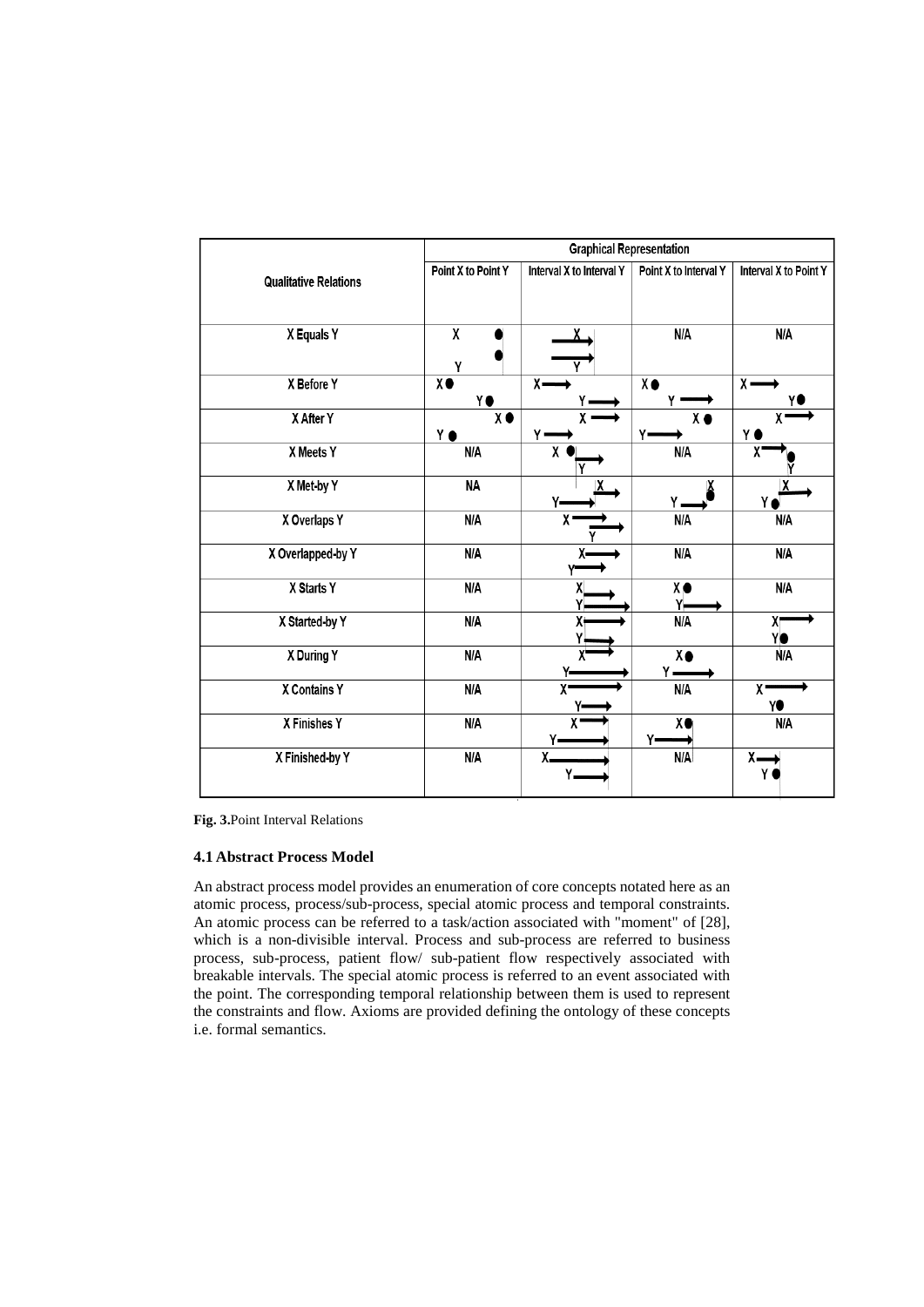**Definition 1 - Abstract Process Model:** To define abstract process model we would be using two relations 'In' [29] based on interval algebra stating that an activity can either starts, finishes another activity or occurs during the preceding activity i.e.

$$
Starts \lor During \lor Finishes
$$
 (R1)

However, a relation 'Part' accommodates both interval and point [30], and add equals relation to the existing three temporal relations i.e.

$$
Equals \vee \text{Starts} \vee \text{During} \vee \text{Finishes} \tag{R2}
$$

A triad represents the abstract process model that is comprised of collection of process symbols  $a_1$ ,  $a_2$ ,.... $a_n$ , and notated as 'A' with corresponding temporal occurrences  $t_1, t_2, \ldots, t_n$ , notated as 'T' bearing some duration  $D(t_1), D(t_2), \ldots, D(t_n)$ . The temporal objects such as interval, moment and point used to define the ontology of the components of the abstract process model expressed as *(A, T, D (T))*. A predicate 'Occurring with the assistance of relation R2 given above used to define an abstract process model that may occur on any of the temporal element i.e. point, moment or interval:

$$
Occurring(A, T, D(T)) \Rightarrow \forall t_1 \ (Part(t_1, T) \land Occurring(a_1, t_1, D(t_1))) \quad \text{(Axiom 1)}
$$

**Definition 2 - Atomic (Process):** We assume that the collection of process symbols are indivisible components i.e. atomic, of time that may be either moment or point. If the occurring activities are unbreakable then we notate them as atomic process as expressed below:

$$
Occuring(A, T, D(T)) \implies \exists t_1 \ (In \ (t_1, T) \land Occurring(a_1, t_1, D(t_1))) \tag{Axiom 2}
$$

The definition provided here establishes that an atomic process is indivisible with some positive duration. In real-life, domains such as business healthcare use terminologies to model a process for instance task or action registration of a patient. These terms are unbreakable activities and the definition provided here is general enough to subsume all of them. Once an atomic process is started, it continues to completion without reference to other atomic processes. It neither wait for other atomic processes to complete, nor initiating other atomic processes before its completion.

**Definition 3 - Special Atomic (Process):** Also, the Axiom 2 may refer to activities that have no or zero duration and known as temporal point. In real-life domains such as business healthcare use terminologies for instance as an event (describing a time stamp), patient's diagnostics start and finish time.

**Definition 4 - Business Process (Process):** To define a business process P, we consider it is occurring over a time interval which may be divisible by having some temporal relationships and can be expressed as

$$
P = (A, R(A))
$$
 (Axiom 3)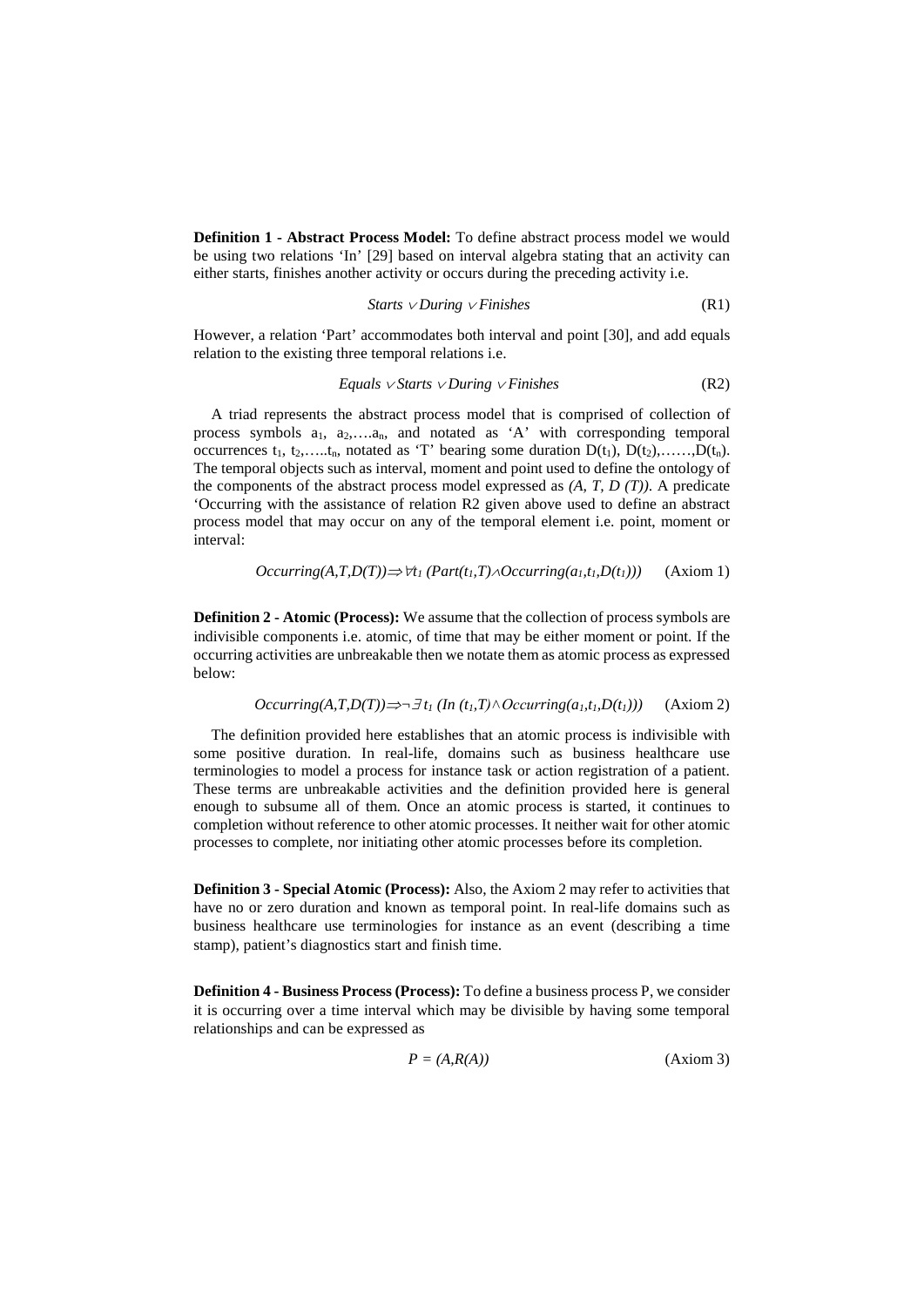Here, we assume that 'A' is comprised of atomic processes such as  $a_1, a_2, \ldots, a_n$ occurring over a breakable interval that may comprised of two or more moments. We consider an example of a breakable interval 'I' having two moments  $i_1$ ' and  $i_2$ ' and can be expressed as  $I = i_1 \oplus i_2$ . In real-life, domains such as business and healthcare domains use terminologies for example business process and patient's admission etc. In addition, collection of the atomic processes present in a business process using a conjunction of temporal relations R (A).

**Definition 5 - Derived Temporal Constraints:** We assume that the derived temporal constraints notated as DTC constitute of 13 relations i.e. R(A), of interval algebra and all the possibly derived relations from them (see Fig. 2). These constraints are used to control the flow of the processes in the model and are given as:

$$
R(A) \neq DTC
$$
 (Axiom 4)

Deduced temporal constraints provide inference mechanism and cover all possible relationships between two actions/activities and provides a formal semantics to the control nodes of UML-AD.

**Definition 6 - Sub Process:** To define sub-process here we consider that a  $P_1$  is a sub process of a parent process P, if and only if

$$
R(A_1) \subseteq DTC_1 \tag{Axiom 5}
$$

We can infer from Axiom 4 that any temporal relation(s) present between two or more atomic processes of a sub-process  $P_1$  can be derived using the derived temporal constraints (definition 5) such that DTC  $= R(A_1)$ . In real-life, domain such as business and health care use terminologies to represent group of activities that are part of its parent process for example sub-process and patient's diagnostics etc.

## **4.2 Verification**

To provide the structural properties, soundness and completeness are considered in verifying abstract process model presented here. Soundness refers to the correctness and inferences derived from given relationships may be referred to completeness using the resolution algorithm [31].

**Definition 7 – An Abstract Process model is sound** if we can infer from R(A) that any relation  $R_1(A_1)$  can be proved from derived temporal constraints such that

$$
R(A) \, \text{+} \, \text{DTC} \tag{Axiom 6}
$$

**Definition 8 – An abstract Process model is complete** if any temporal constraint of DTC is a logical consequent of a given set of temporal relations available in  $R(A)$  i.e. Axiom 4. Due to space limitation corresponding theorems are not provided here and interested readers are referred to [32].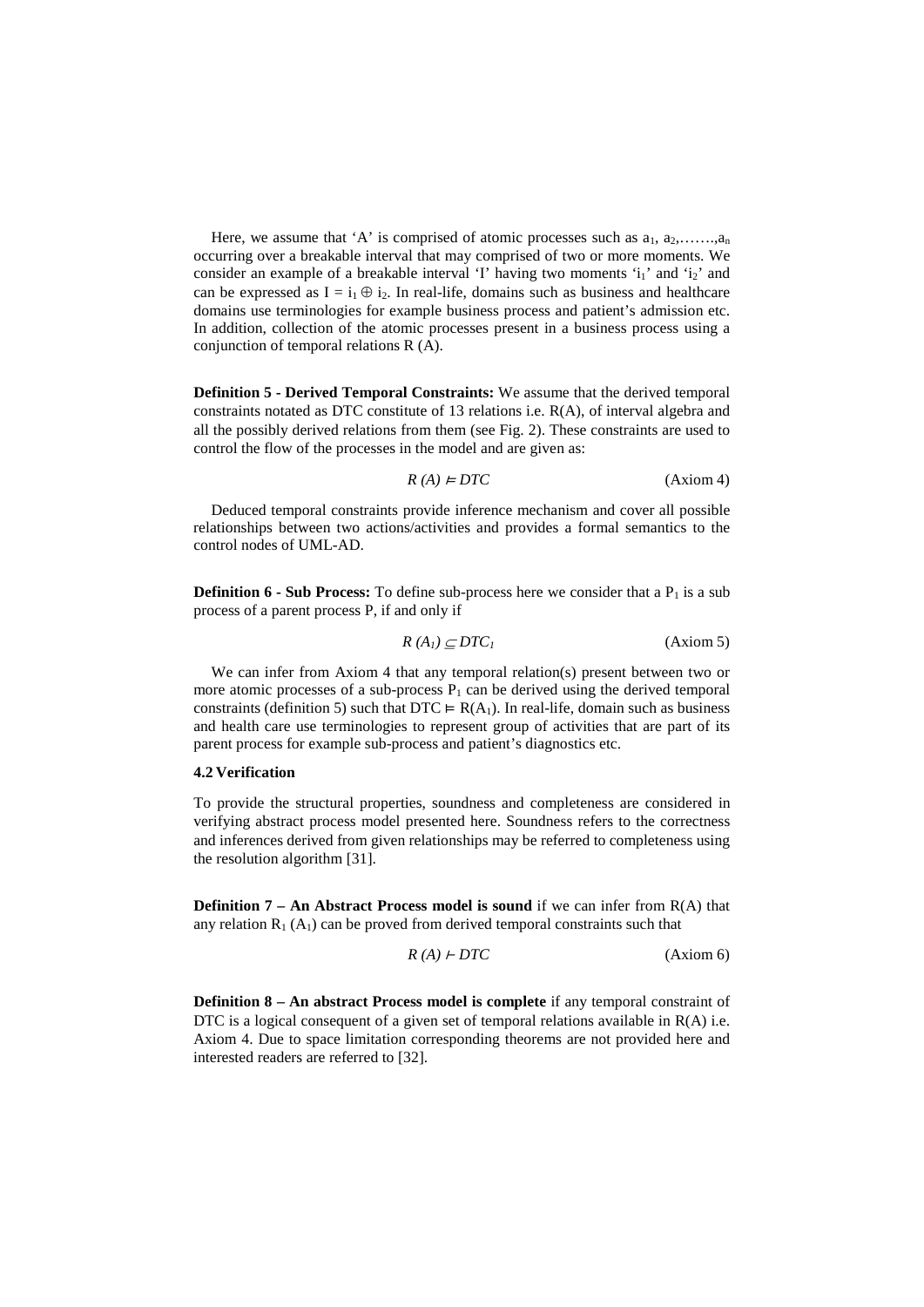#### **4.3 Validation**

We have defined an abstract process model (theory) and to validate this abstract process model there must exist a corresponding concrete realization as its real-life interpretation. Any application of real-life can be selected to transform in such a way that the provided axioms are true propositions to construct a consistent abstract process model. To define instances of the abstract process model and its core elements define above, we require a mapping mechanism that will interpret abstract process model to its corresponding concrete model. This also ensures that the terms defined here can be used to provide formal meaning to UML AD terms (real-life model).

**Definition 9-Interpretation <b>Function**  $\phi$ : To instantiate an abstract process model and its components, we need to establish that there exists a corresponding instance using an interpretation symbol φ.

**Theorem 1-Interpretation:** For any interpretation 'p' of the formal model presented here, there exists a corresponding unique instance  $p_R$ .

**Definition 10- Abstract Process Model (Instance):** We will use the interpretation φ to define an instance of the formal model presented here that may be expressed as  $\phi(A, \theta)$ T, D (T))  $\rightarrow$  (A<sub>R</sub>, T<sub>R</sub>, D (T (A<sub>R</sub>)) and in real-life, time elements have duration that may be expressed as

$$
D(T(A_R) \in \mathbb{R}^+ \tag{Axiom 7}
$$

The instantiation of the formal model provided her make sure that there exists a consistent system.

**Definition 11-AtomicProcess (Instance):** Using theorem 1, for any atomic process 'a' there exists a unique instance of it represented as  $a<sub>R</sub>$ . This definition may refer to realworld action/task instances occurring over a time moment. It bears some positive duration expressed as

$$
D(t (a_R) > 0 \tag{Axiom 8}
$$

**Definition 12-Special Atomic Process (Instance):** The instance of the special atomic process may refer to events of real-life having no or zero duration. Using duration assignment D (t), we can determine the length of the occurring temporal elements that is:

$$
D(t (a_R) = 0 \tag{Axiom 9}
$$

**Definition 13-Business Process (Instance):** To define an instance  $P_R(A_R, R(A_R))$  of a business process P can be expressed as  $\phi(A) \rightarrow A_R$  and  $\phi(R(A)) \rightarrow R(A_R)$ . A<sub>R</sub> represents real-life atomic processes set and  $R(A_R)$  establishes relationships between them.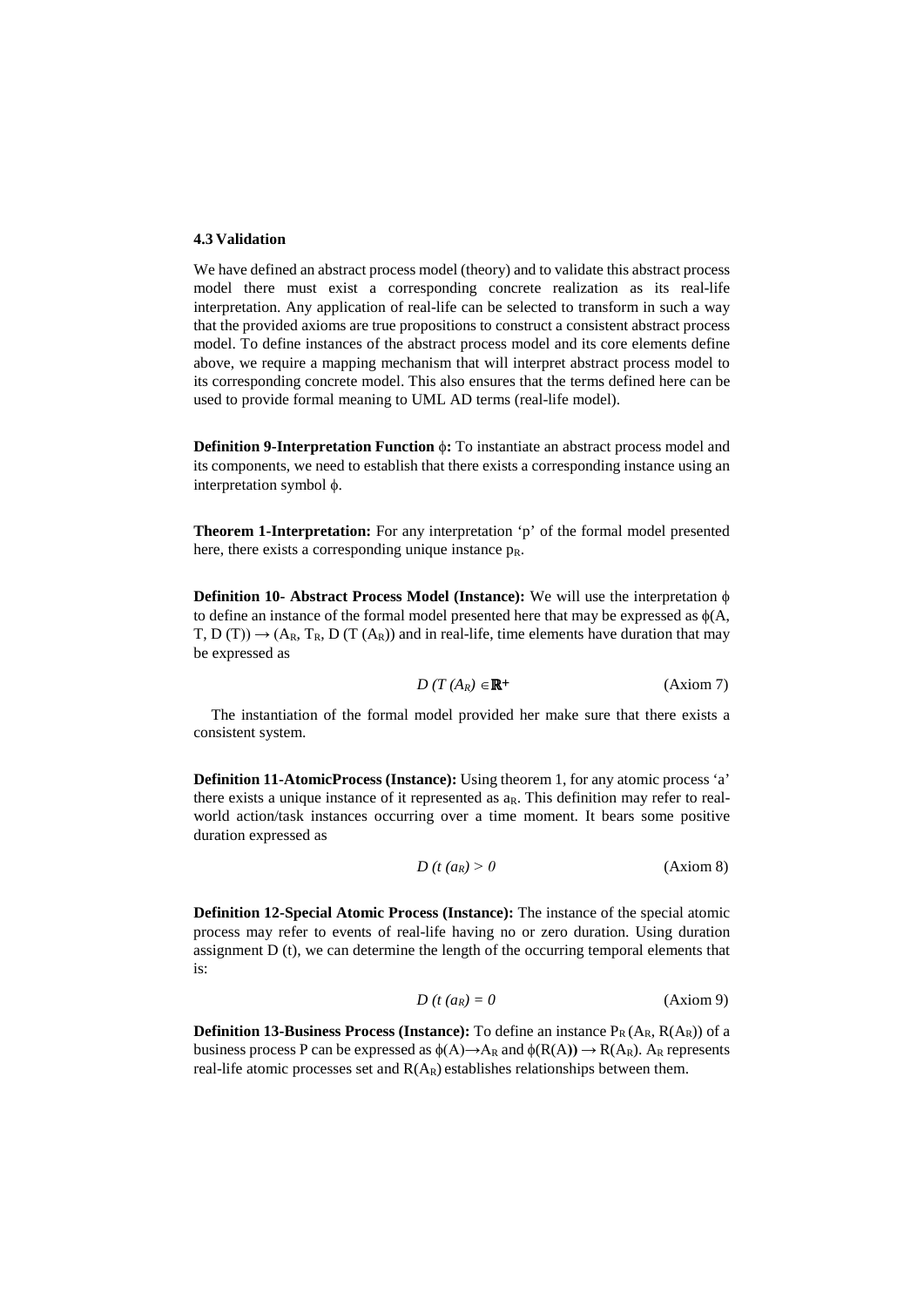$$
\forall (t_i, t_j) (R (a_i, a_j) \rightarrow R(\phi(a_i), \phi(a_j)) \in R(A_R)
$$
 (Axiom 10)

The instance  $P_R = (A_R, R(A_R))$  of a business process comply with the temporal constraints established in the abstract process model.

**Definition 14-Sub-Process (Instance):** To define a unique interpretation of subprocess  $P_1 = (A_1, R(A_1))$ , there must exists two or more than two unique atomic process instances in the respective of instantiation expressed as  $P_{R1} = (A_{R1}, R (A_{R1}))$  such that  $\phi(A_1, R(A_1)) \rightarrow (A_{R1}, R(A_{R1})$  can be expressed below

$$
\exists t_1, t_2 \in T_1(R_1(a_1, a_2) \to R_1(\phi(a_1, a_2)) \in R(A_{R1}) \tag{Axiom 11}
$$

After providing formal definitions to the core terms now we will use a graphical tool called point graph to present visually the abstract model

#### **4.4 Visual Representation**

Point Graph (PG) is a graphical technique but formal in its nature, to represent the temporal statements based on simple node and edge notation. PG is supported by point interval logic (PIL) (see Fig. 3) and two nodes may represent an interval that can be graphically represented as before or precedes relation. For convenience. PG is defined below.

**Definition 15 – Point Graph (PG):** A graphical tool PG is defined as a tuple comprised of  $(V, E<sub>A</sub>, D, and T)$ . V represents collection of nodes to show closed interval.  $E<sub>A</sub>$  is a conjunction of edges between two nodes to represent temporal relation 'before' i.e. E, and precedes i.e. E≤. Where D is used to represent the duration between nodes and each node represents on its own a time stamp i.e. T.

PG is also supported by three algorithms to support the control flow known as unification, branch folding and join folding. These algorithms not only assist in the completeness of a path using absolute and relative information available that facilitates in constructing a deadlock free business process model. For interested readers please see {33].

After providing formal semantics to UML AD core terms it is possible now to transform them into PG that is given in next section.

# **5 Transformation**

The specification of UML-AD does not define a mapping to any executable language, but the syntax should make the mapping possible. A methodical approach is adopted by initially identifying the core constructs in section 3 and corresponding formal definitions provided in section 4. This will enable us to perform a mapping between them. This methodical approach will also assist in the transformation of UML-AD into a formal representation. The resultant transformation is general enough to clearly construct a consistent business process model. Additionally, PG as a graphical tool will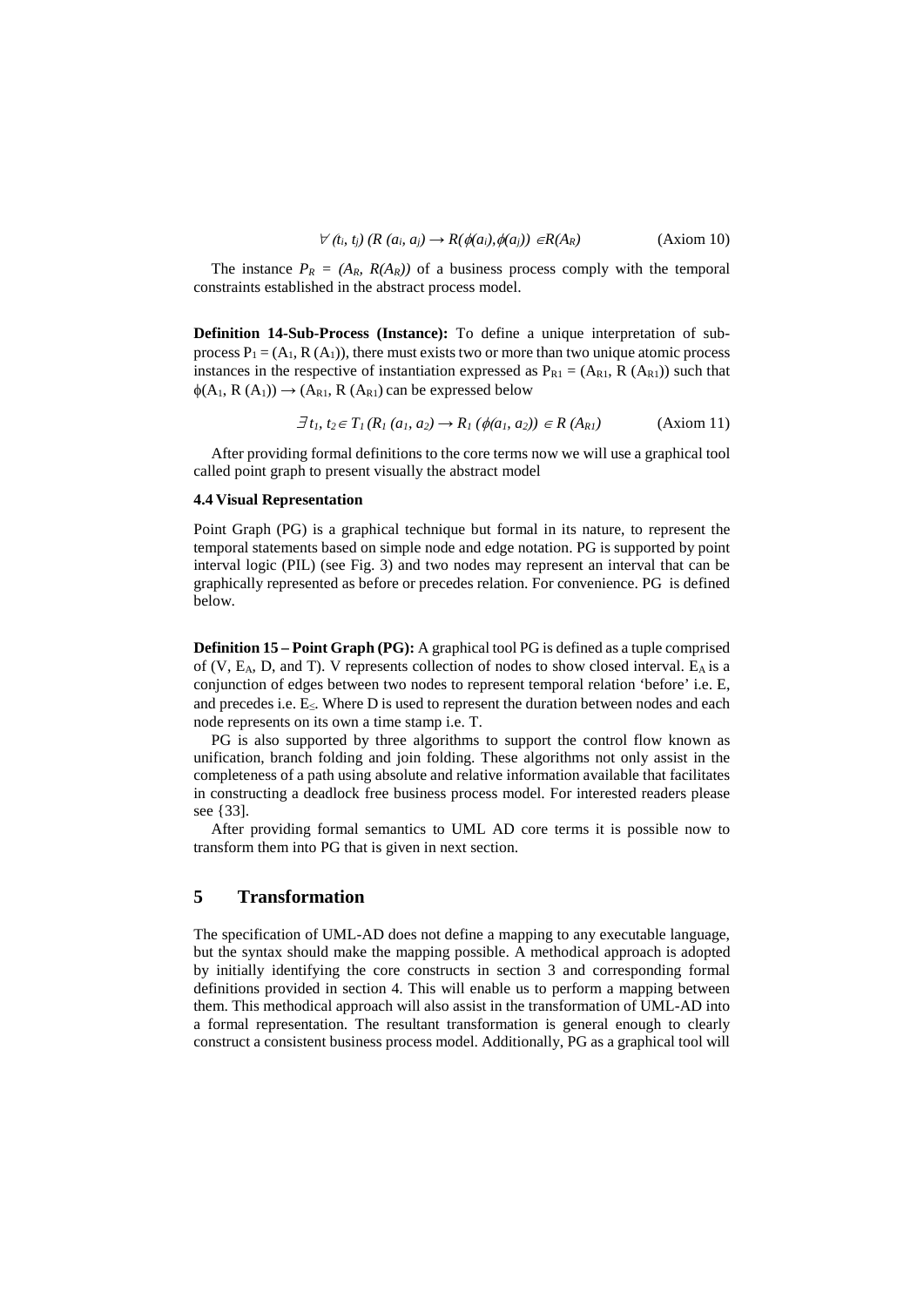assist in representing enhanced qualitative and quantitative information to construct a complete and error-free process model.

## **5.1 Executable Node (Action)**

In UML-AD, executable node is graphically represented as rectangle (round-cornered). The definition provided for action in section 3 provides a logical basis for comparison with point graph (PG). The comparison shows that executable node is like a vertex i.e. atomic process, used in PG. In PG a pair of a rounded rectangle nodes represents an interval bounded by its start and end points expressed as  $sv_1$  and  $ev_1$ . The vertex is labeled with earliest/late/latest time expression to show lower and upper bound of an action. Here we have seen the similarity in the graphical structure of both UML AD and PG, but PG provides added information and thus Executable node i.e. action, has been transformed (see Fig. 4).

## **5.2 Edge**

In UML AD edge can be represented as a solid arrow between actions/activities. Whereas an edge in PG is used to represent the duration, direction, and flow of an action in a process. An edge in-between represents a qualitative relation which is  $\leq$  (before or meets) between the two vertices  $(sv_1 < ev_1)$ . It may carry the duration label of the action/activity using a length function 'D'. UML AD Edge is similar to Edge in PG, however, PG provides more than a simple edge describing flow thus it has been transformed (see Fig. 4).

#### **5.3 Initial/Final Node**

To represent the beginning and a finishing of an activity, UML-AD provides two control flow constructs initial node and final node. The former construct is graphically represented as fully blackout circle, and the latter is graphically represented as target i.e. a solid circle inside a circle. PG offers the same facility denoted as Source and sink nodes. Two rounded rectangle vertices represent them and respective transformation (see Fig. 4).

## **5.4 Decision/Merge Node**

In UML AD, a diamond is used to represent the branching/merge flow with a guard which is a condition. A token from inflow edge is transported to one of the several outflow edges i.e. mutually exclusion, that fulfils the condition (guards). Also, the same diamond construct can be used to express other conditional behaviors to express merging of the inflows resulting in one outflow but with no synchronization. Modelers have the discretion to choose the constructs so mainly they chose to represent a merge to conclude a branching behavior. PG provides simple to use node and edge to graphically represent an activity to express conditional behavior based on their temporal occurrence and labeled accordingly to establish the choice made. PG offers similar but enhanced reasoning with qualitative and quantitative information of a conditional flow and therefore decision/merge transformed into PG (see Fig. 4).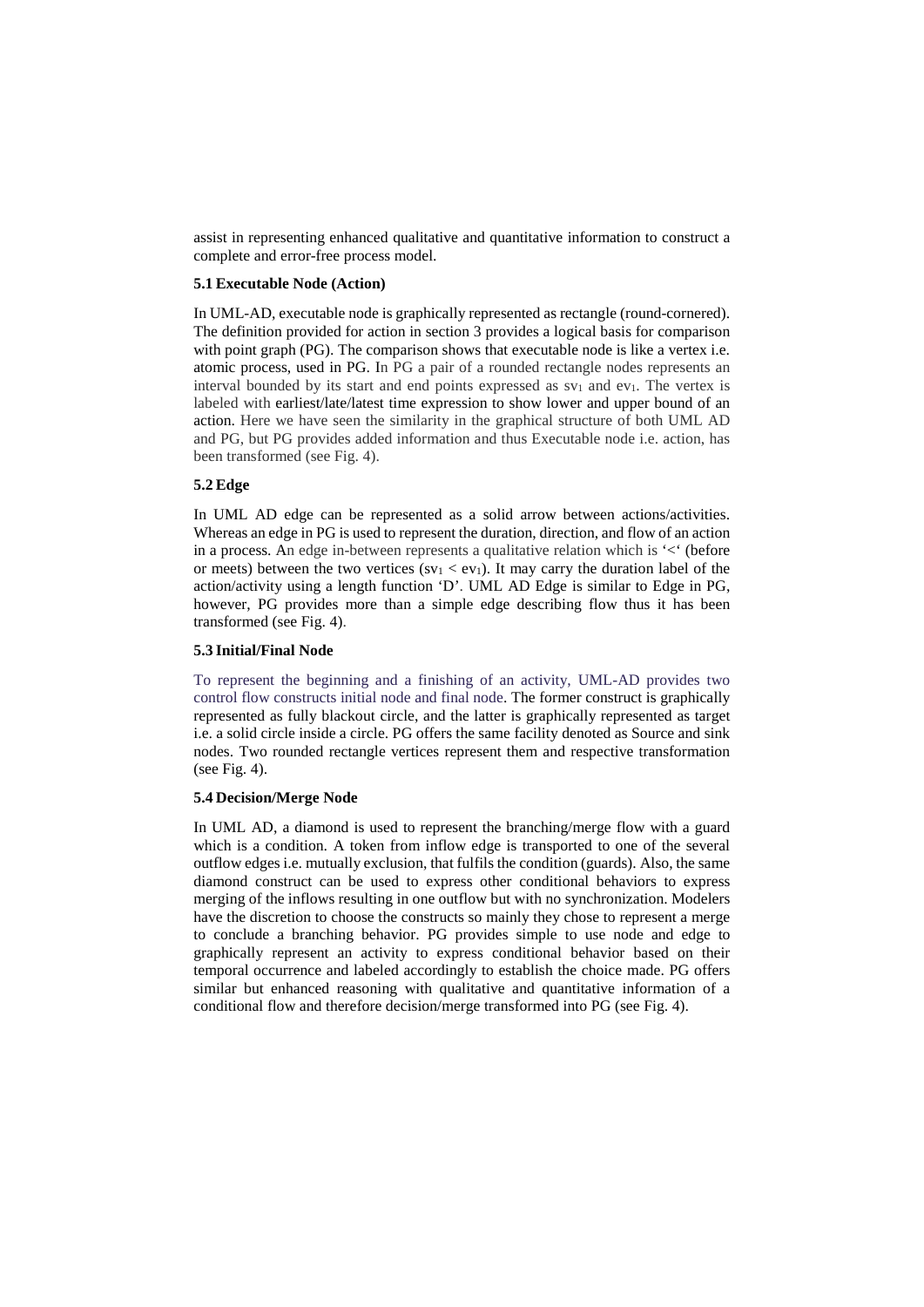#### **5.5 Fork/Join Node**

In UML-AD, the concurrency is graphically represented as fully black-out bar which can be used either horizontally or vertically. In PG, branch(join) folding and unification algorithms are provided to support the concurrent behavior. The application of these algorithms ensures that a consistent model is constructed supported by an inference mechanism.. For example, using any of the aforementioned algorithm will perform an analysis on the PG representing a process with corresponding lengths to make a choice. UML AD's Fork/Join can be transformed into PG's branch(join) folding (see Fig.4).



**Fig. 4.**Transformation of UML AD into PG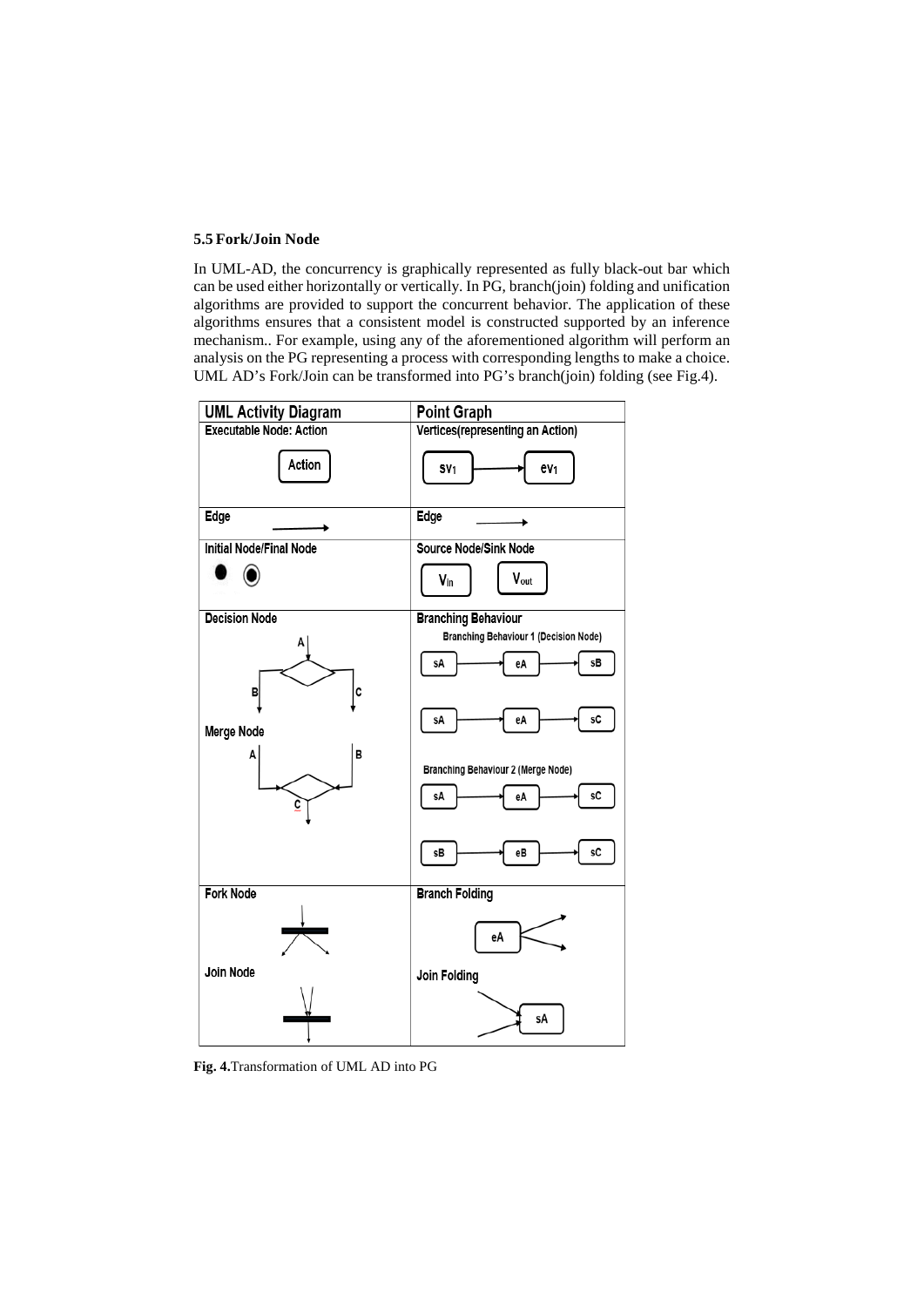# **6 Application**

A case study is being conducted in improving Kings' college hospital trust's patient flow modeling and a problem statement is considered here for the application of the framework.

# **6.1 Problem description**

A trauma patient can come to accident and emergency (A&E) either via ambulance, or walk-in or brought in someone. This would take three parallel paths which are:

- i. The trauma patient with minor injuries walked into  $A \& E$  triage and in general, patient is seen by a specialist nurse followed by a consultation with a consultant. In case the patient requires further investigation then the patient is transferred to the ward. A number of tests such as MRI, CT Scan etc. may be carried out during the stay in the ward. This would lead to a treatment and ultimately the patient is discharged.
- ii. The trauma patient who has driven into A&E by someone with minor major injury could be seen directly by a consultant especially if the hospital has been notified prior such as via 111. In general, the reported patient has records in the system transferred from 111 and could be referred to the high dependent unit (HDU). The patient could there either die or get better to be transferred to a general ward and thereafter discharged.
- iii. A trauma patient brought in to A&E via ambulance with a major injury. The patient condition is critical and requires an urgent attention by a consultant. The patient could need an intervention and sent to the theatre for an emergency operation. After treatment, the patient would normally be discharged.

#### **6.2 Solution**

There are various combinations and permutation of getting access to consultants, nurses, diagnostics, theatres, wards, critical care etc. which UML AD lacks to reason and represent. To represent enhanced qualitative information, we have used a set of PIL statements. Table 1 exhibits quantitative and extended qualitative information of the patient flow (see Fig. 5). In table 1, natural language has been used to express atomic processes involved using PIL statements.

| <b>Process</b> | <b>Natural Language Description</b>                  | <b>Ouantitative</b> | <b>Qualitative</b>   |
|----------------|------------------------------------------------------|---------------------|----------------------|
| <b>Symbol</b>  |                                                      | <b>Information</b>  | <b>Relationships</b> |
| А              | Patient seen by a consultant with minor trauma       | Q                   | A meet B             |
| B              | Transferred to ward for diagnosis & treatment        |                     |                      |
|                | Patient seen by a consultant with minor major trauma |                     | $C$ meet $D$         |
|                | Patient transferred to HDU for diagnosis & treatment |                     | C precede B          |
| Е              | Patient with major trauma sent to CCU                | 14                  | eD precede eE        |

| Table 1. PIL Representation with extended Reasoning |  |  |
|-----------------------------------------------------|--|--|
|-----------------------------------------------------|--|--|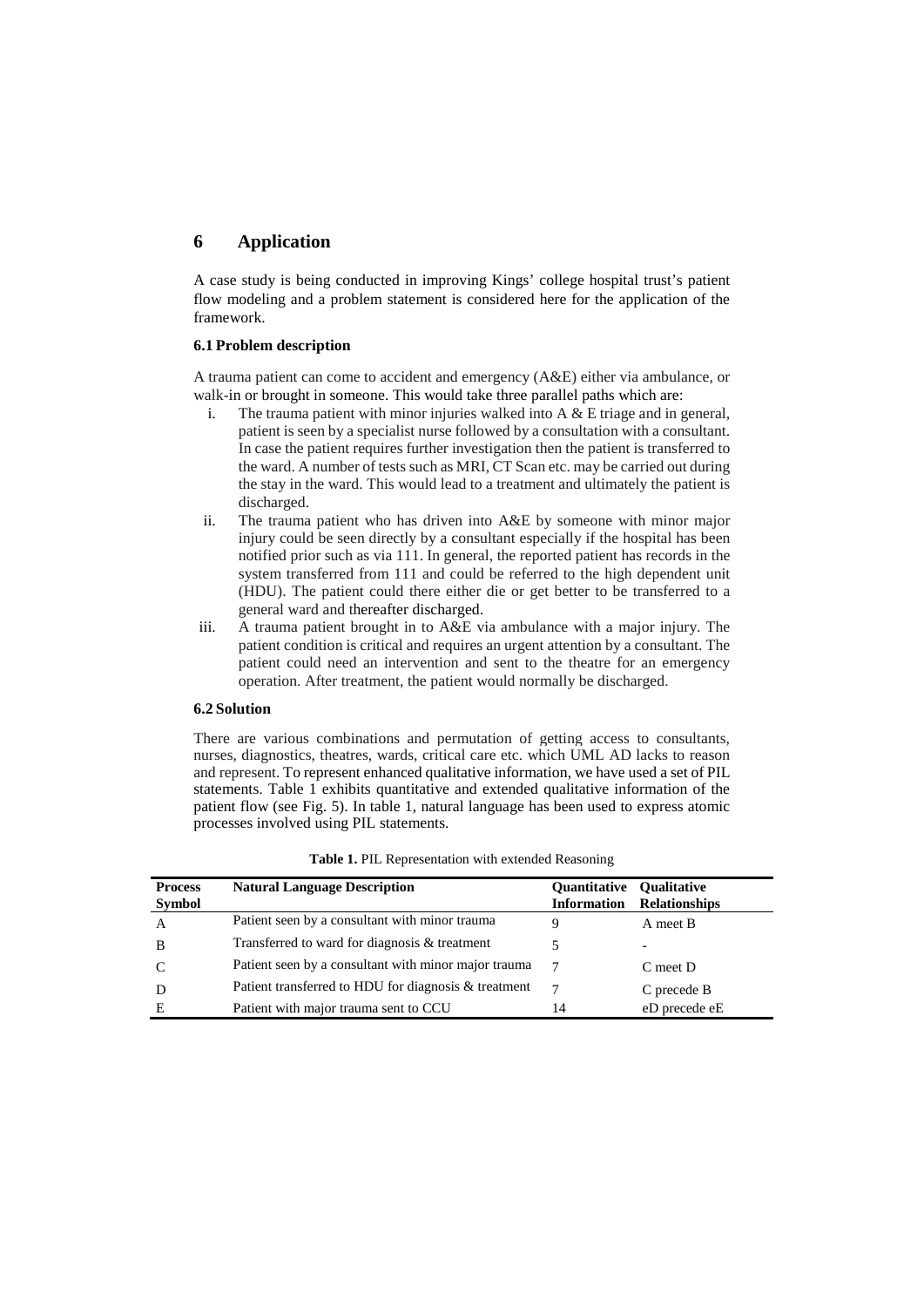

**Fig. 5.**Trauma Patient Pathways modeled using PG

In real-life the pathways are interchangeable, a patient can move from one pathway to another. For example, if a patient is reported with the minor major trauma and the patient is scheduled to be transferred to HDU, considering either patient's condition improves or HDU is no longer required and hence can move to the minor trauma patient pathway. Some of the judgments are subjective to human and machine factors and because of this, a patient is sent to CCU wrongly instead of the HDU.

There are two statements that are derived from the given scenario i.e. relations: C precedes B and eD precedes eE (see Fig. 5). These derived relations cannot be modeled using UML AD as there is no inference mechanism. However, PIL provides an inference mechanism and by using FindPath lower bound and upper bound algorithms can establish undirected paths that lead to deriving relationships between two undirected nodes. UML activity Diagram lacks in providing such extensive qualitative and quantitative representation of patient pathways which is desirable.

# **7 Conclusion and Future Work**

Using a methodological approach, the state-of-the-art framework developed to enable a modeler to construct a consistent model facilitating enhanced reasoning. The transformation provided in this paper considered as the major contribution.

The development of the framework includes identifying the core artifacts of UML-AD and formally defining them. This provides a logical foundation and requires its application. The interpretation of the formal model achieved by formally defining corresponding instances. This ensures the verification and validation of the formal system developed. Additionally, we have compared and transformed the UML-AD core artifacts into PG. PG has formal translation into point interval logic (PIL).

Combined with extended qualitative relations that can be derived (see Fig. 3) and quantitative information that may be available, a detailed and precise model can be constructed. That is instrumental for NHS in dealing with huge delays in A&E that is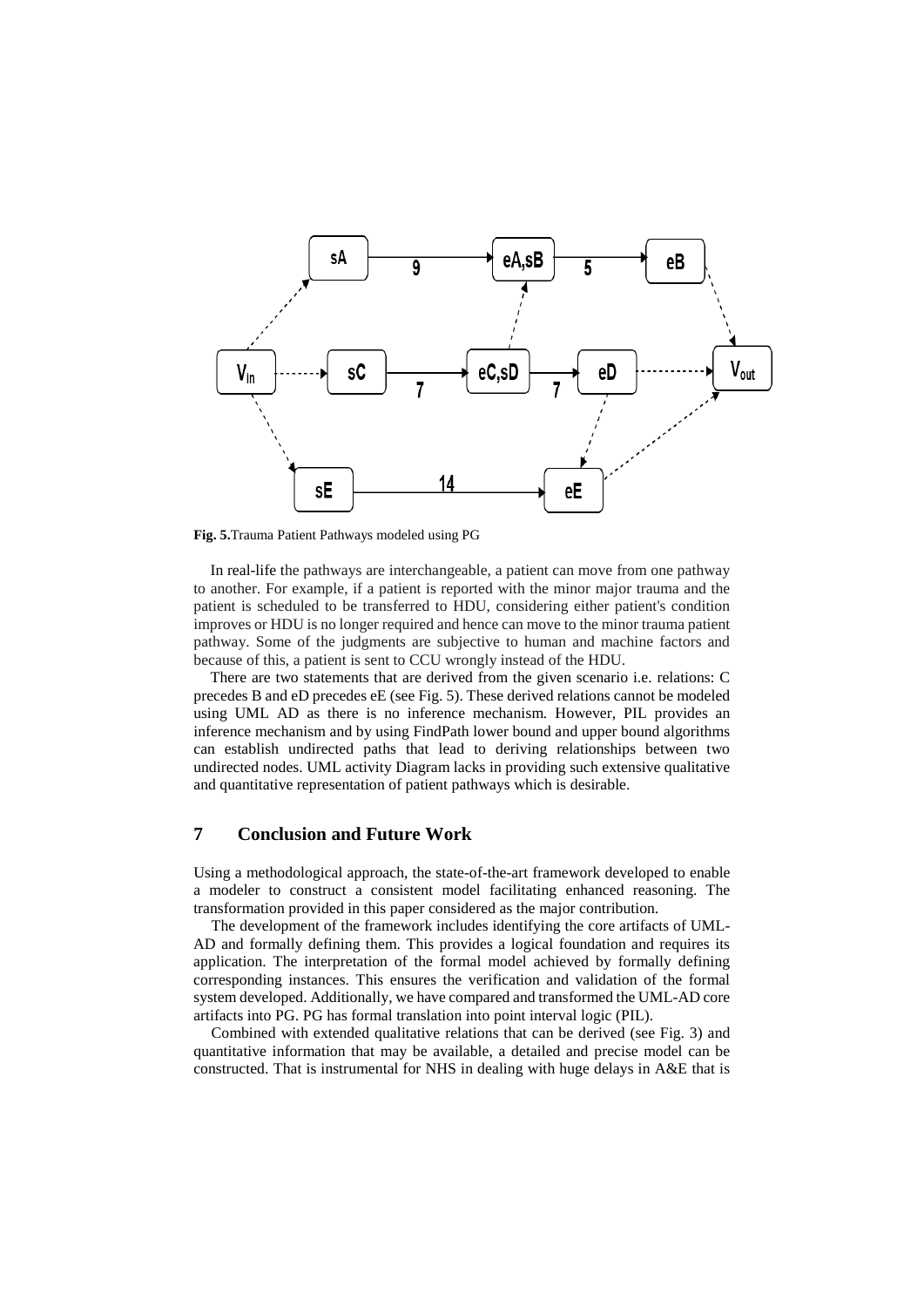resulting in patients' fear of not receiving the right care at the right time. So far, no modeling technique or method has addressed the desired issue and this research can be used widely in addressing the bottlenecks NHS is facing. The system developed can also facilitates scheduling and optimization of patient flows but the intent here is to provide a transformation so it has not been included. A case study conducted at Kings' College Hospital (NHS trust) applied the framework to improve their patient flows and overall performance.

As part of the continued work on the project, a transformation of business process modeling notation (BPMN), (another OMG standard for business industry) into the formal system presented here that will be carried out in the future to show the novelty of the approach.

# **References**

- 1. Object Management Group (OMG). Unified Modeling Language (UML), OMG, 2015 [http://www.omg.org/spec/UML/2.5/,](http://www.omg.org/spec/UML/2.5/) format/2015-03-01, last accessed 2018/04/04.
- 2. Nitto, Elisabetta Di, Luigi Lavazza, Marco Schiavoni, Emma Tracanella, and Michele Trombetta. Deriving executable process descriptions from UML. In *Proceedings of the 24th International Conference on Software Engineering*, pp. 155-165. ACM, (2002).
- 3. Van der Aalst, W.M.P., Process mining: a research agenda, Computers in Industry, Vol. 53, pp. 231-44, (2004a).
- 4. Van der Aalst, W.M.P., Workflow mining: discovering process models from event logs, 2004, IEEE Transactions on Knowledge and Data Engineering, Vol. 16 No. 9, pp. 1128- 42, (2004b).
- 5. Dumas, Marlon, and Arthur HM Ter Hofstede. "UML activity diagrams as a workflow specification language." *International conference on the unified modeling language*. Springer, Berlin, Heidelberg, (2001).
- 6. Russell, N., van der Aalst, W.M., Ter Hofstede, A.H. and Wohed, P. On the suitability of UML 2.0 activity diagrams for business process modeling. In *Proceedings of the 3rd Asia-Pacific conference on Conceptual modeling-Volume 53* (pp. 95-104). Australian Computer Society, Inc. (2006).
- 7. Sarshar, K., & Loos, P. Modeling the Resource Perspective of Business Processes by UML Activity Diagram and Object Petri Net. In *Enterprise Modeling and Computing with UML* (pp. 203-229). IGI Global, (2007).
- 8. Wohed, P., van der Aalst, W.M., Dumas, M., ter Hofstede, A.H. and Russell, N. Patternbased analysis of UML activity diagrams. *Beta, Research School for Operations Management and Logistics, Eindhoven*, (2005).
- 9. Zaidi, A.K. and Levis, A.H. TEMPER: a temporal programmer for time-sensitive control of discrete event systems. *IEEE Transactions on Systems, Man, and Cybernetics-Part A: Systems and Humans*, *31*(6), pp.485-496, (2001).
- 10. Vergidis, K., Tiwari, A. and Majeed, B. Business process analysis and optimization: Beyond reengineering, 2008. *IEEE Transactions on Systems, Man, and Cybernetics, Part C (Applications and Reviews)*, *38*(1), pp.69-82 (2008).
- 11. Zakarian, A. Analysis of process models: A fuzzy logic approach. *The International Journal of Advanced Manufacturing Technology*, *17*(6), pp.444-452 (2001).
- 12. Valiris, G. and Glykas, M. Critical review of existing BPR methodologies: the need for a holistic approach. *Business process management journal*, *5*(1), pp.65-86, (1999).